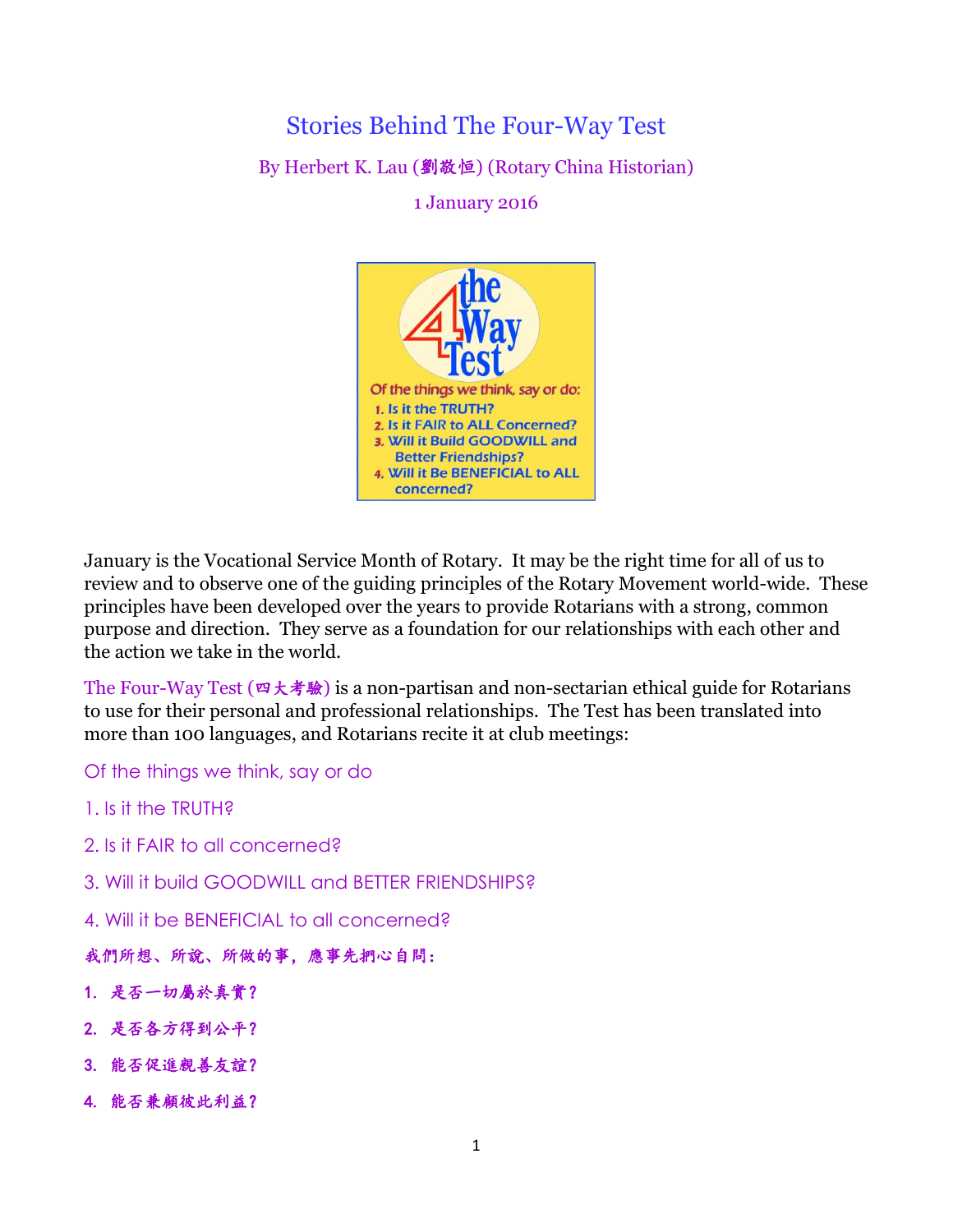In the 1930's during the midst of the Great Depression, an American Rotarian Herbert J. Taylor devised a simple, four-part ethical guideline that helped him rescue a beleaguered business. The statement and the principles it embodied also helped many others find their own ethical compass. Soon embraced and popularized by Rotary International, 《The Four-Way Test today stands as one of the organization's hallmarks. It may very well be one of the most famous statements as our "Self-examiner of Ethics".



*Herbert J. Taylor, author of* 《*The Four-Way Test*》

## The Four-Way Test in Vocational Service

《The Four-Way Test》 has played a dominant role in Vocational Service because of its use as a clear and simple method of measuring "the things we think, say, or do." It has worked effectively in putting Vocational Service ideals into practice. For example, Rotarians in Quaker Bay, Ohio, U.S.A., have held meetings at the places of business of members to explain 《The Four-Way Test to employees and have contributed copies to them; in San Pablo, The Philippines, framed copies of the Test have been presented to 200 well-established business firms. In Murphysboro, Illinois, U.S.A., the Test has been helpful in labor relations as its importance to both labor and management has been stressed in the settlement of disputes.

Many times an activity which finds its start in one field of Rotary service grows and touches upon other phases of the Rotary program. Although originally used almost exclusively in the field of Vocational Service,《The Four-Way Test》 has been moving into other phases of Rotary activity so that now the Test is displayed in Club meeting places, is widely used in the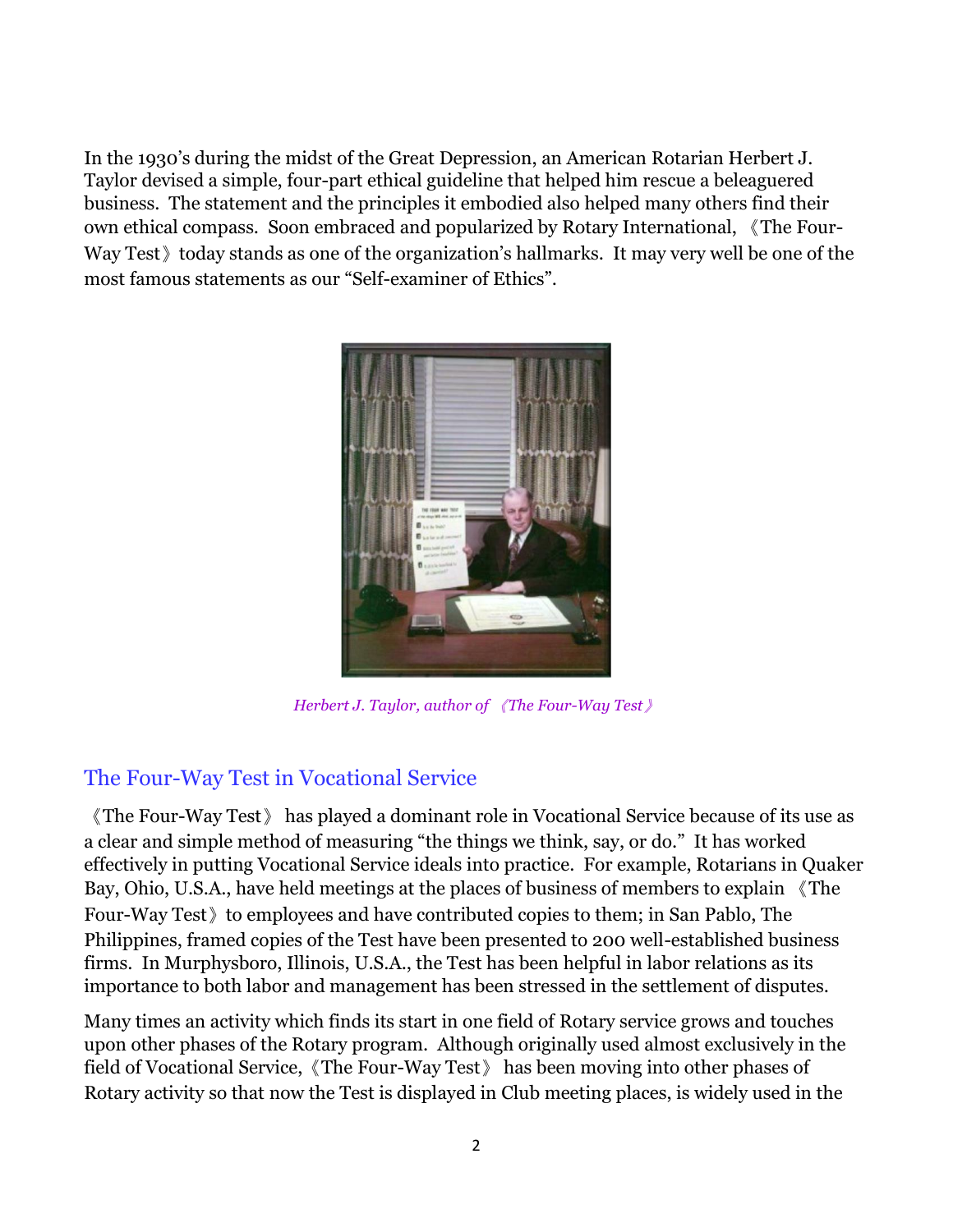schools, has been presented to governmental officials, etc. For example, the twenty-rightmember Rotary Club in Erin, Tennessee, U.S.A., sent the story of 《The Four-Way Test》to every family in the county. In Tuticorin, India, the Test has been displayed on the screen of local motion picture theatres. Members of the legislature of several states of the U.S.A. have been recipients of the Test through the courtesy of the Rotary Clubs. In Caxias do Sul, R. G. do Sul, Brazil, the Test is a permanent reminder to the residents of the city by its display on a monument which the Rotary Club placed in the public square.

In this new century when the social media of various formats are so popular on the Internet, Rotarians and Rotary clubs are presenting messages in words, or producing speeches, musical motion pictures, drama videos, etc., in promoting《The Four-Way Test》through these mass media tools to members of the public-at-large.

## A Hong King Rotarian's Viewpoint

George Ernest Marden, Governor 1949-1950 of the 57th District, addressed at the 42nd Rotary International Convention, Atlantic City, U.S.A., June 1951, on his cognition of《The Four-Way Test》. Marden, a Briton, first joined Shanghai Rotary Club (上海扶輪社) on 16 October 1925, and later served as its President in 1928-1929. He moved to the British Crown Colony Hong Kong after the Pacific War (1941-1945) and joined the Hong Kong Rotary Club (香港扶輪社).



It is some years since it was first suggested to Rotary clubs that they encourage their members in the use of what was called《The Four-Way Test》and you will all by now be familiar with its simple emphasis on truth, justice, friendliness, and helpfulness, presented by means of the desk plaque or the framed card … …

Many of us have launched independent business careers and please God men ever will, with a little capital, much hope, some doubts, and a determination to spare neither time nor effort to succeed, and I doubt whether we have (by and large) in the beginning, consciously added to this the thought that our success shall be attained honestly or ethically. Indeed, we are more likely to have intended to get there by hook or by crook than by any planned adherence to copybook maxims.

But we will quickly have learned that a business needs something more than capital, more than staff, plant, or material or stock, more even than that "know-how" which is nearly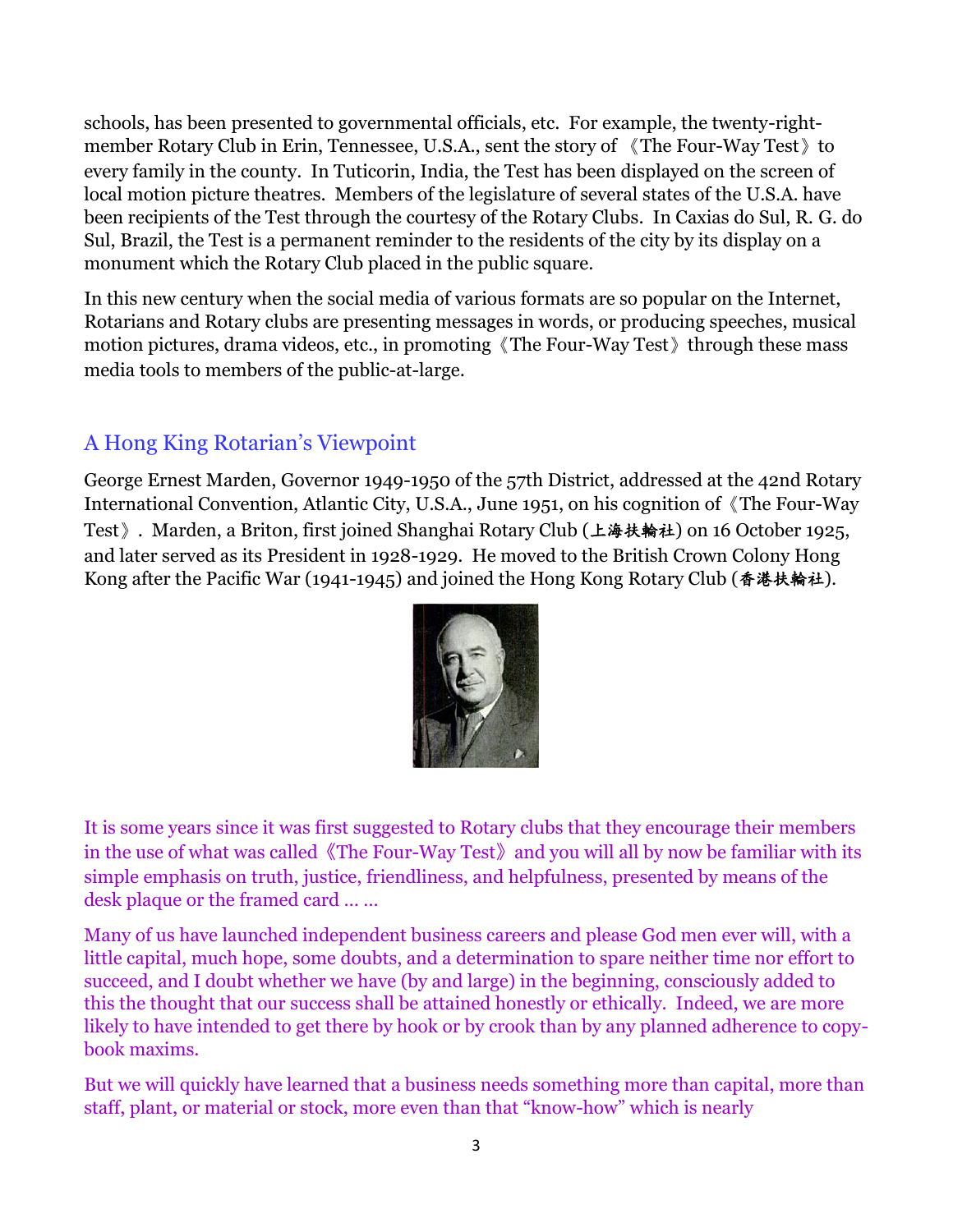indispensable – it needs the germ of that yeast of goodwill which will in a favourable climate multiply and increase so that it becomes the very business itself.

There are perhaps some substitutes for goodwill. In fact, they sometimes masquerade so successfully under its name that auditors and accountants mistake them in balance sheets and appraisals. Such things as favourable locations, monopoly in its various forms, or even the personality of the operator himself, but consider how vulnerable they are. Where the public is bound to the business only by the galling tie of necessity, immediately an alternative source of supply or service is uncovered the fatal lack of goodwill becomes apparent and the downgrade is reached.

But if profit is an essential, don't be misled into believing that there is a God-given right to a minimum of customers. Nothing has ever been written into a free constitution, or grown up with the experience of centuries to give anyone an inalienable right to sell his goods to people who don't want them. He must earn the sale not only with adherence to those fair-trading practices which certain developed economies have made necessary, but by reputation, quality standards, and honestly of dealing and purpose. The small man has not the protection and advantage of trademarks and brand names, essential though they are both to seller and purchaser in the wider field and he must offer something in their place – the certainty in the minds of his customers that they are getting a fair deal.

Is it the TRUTH, the whole truth, and nothing but the truth? There is an old proverb used by the business man of my youth and earlier, some of you may have heard it. "Don't cry 'Stinking Fish'". This belongs to the era when every apprentice was expected to learn what were called "the tricks of the trade".

Rotary encourages its members to scorn any tricks in any trade that are not to the direct advantage of the customer and the Rotary form of the old proverb is very different from the original. It is "Don't sell stinking fish".

Is it FAIR to ALL concerned? Your goodwill and your reputation for honesty depends upon your treating your customers or clients or constituents---call them what you will---your readers or your public if you are an author or a journalist---with impartial fairness. Don't overlook that it says all concerned; that includes your employees---the girl who may have to stand too long and the commuting assistant who must wait over for a later train.

Will it build GOODWILL and better friendship?

Will your customer appreciate it even if he won't want to come right around and thank you for it there and then?

Will it be BENEFICIAL to ALL concerned?

Do you know deep inside you that it will be good to happen?

Ask yourself these four questions in relation to your customer or client, your employee or partner, your stockholder or banker.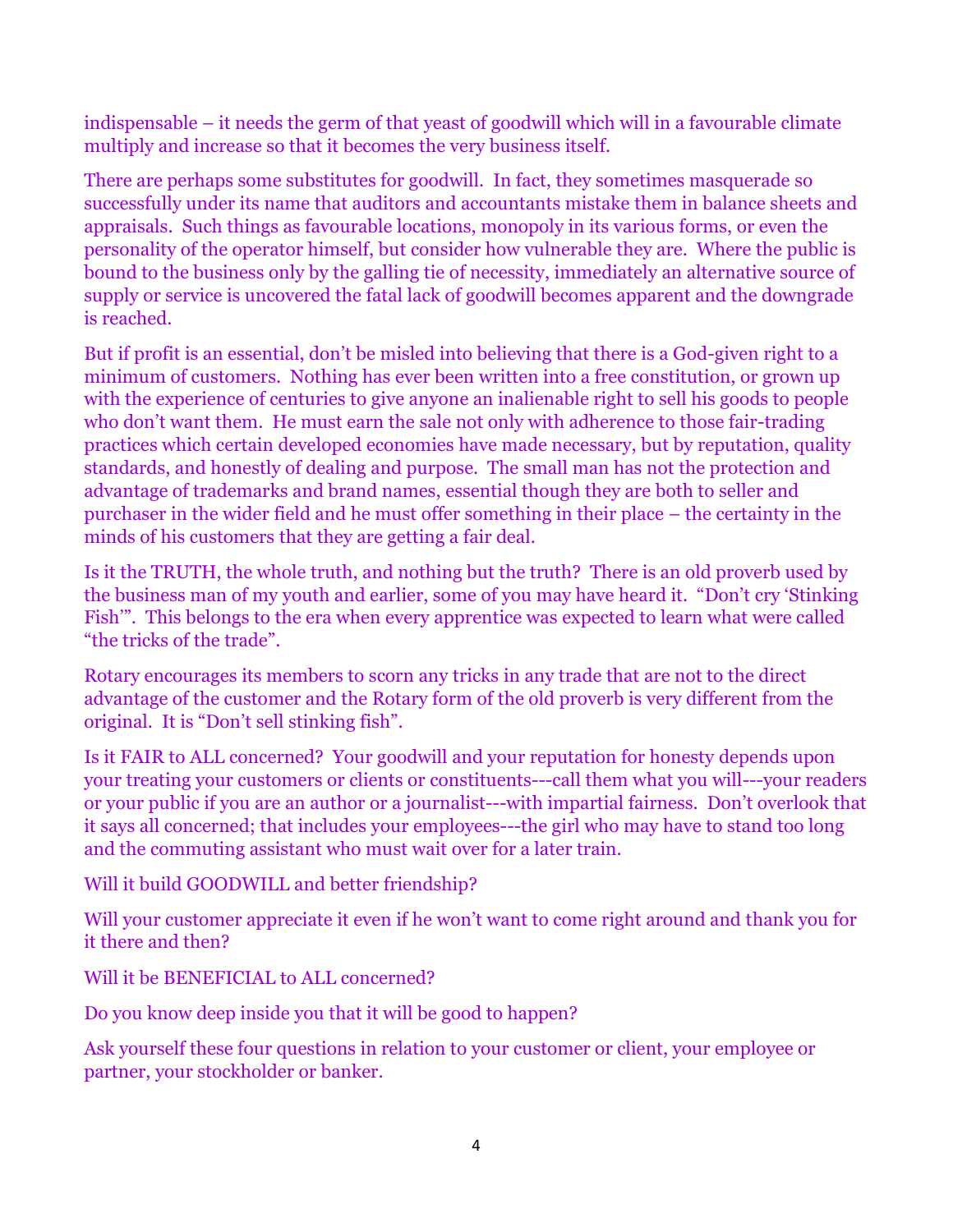Remember that the number of men who got themselves or their business out of trouble by worry and concealment in the hope of better days is not ten percent of those that got deeper and deeper in that same trouble. Realize that frankness brings the help and assistance of all interests concerned and you will be convinced as I am, that *honesty is still the best policy*!

## Watergate, War, and The Four-Way Test

*"If we had stopped to apply The Four-Way Test, there would have been no Watergate."*

 *~~ John Dean*

United States lawyer John Wesley Dean III, who served as White House counsel from 1970 to 1973 under President Richard M. Nixon, addressed the District 5670 (Kansas, U.S.A.) Conference on 3 May 2003. The grandson of a Rotarian, Dean examined what might have taken place at the Watergate Hotel if Rotarians had been in charge of the White House. (Nixon, an honorary Rotarian, resigned as United States President in 1974 under threat of impeachment for covering up a break-in at the Democratic National Committee headquarters.) Dean's speech, which provides a new perspective on one of the most fateful decisions in United States history, is presented here, edited for length.



Since 1943, Rotary clubs everywhere have looked to, and shared with others, an ethical testing tool that is wonderfully simple and remarkably telling. This test is not a code, not a creed, not a religion. Rather, it is an assessment device, a basis for inquiry---or more simply stated---a checklist to help one find the right thing to say or the right thing to do.

If《The Four-Way Test》has been found wanting or somehow defective, after over a halfcentury of use, it is a well-kept secret. To the contrary, the Test has only proven itself more reliable with the passing of time.

With this reality in mind, I decided to put 《The Four-Way Test》to a critical examination. It started with my asking what kind of guidance might I have gotten as counsel to the president during Watergate if I had applied it. But first I found myself thinking about a more current and more important problem, the potential of a war with Iraq, which was then looming. Let me briefly tell you what I found.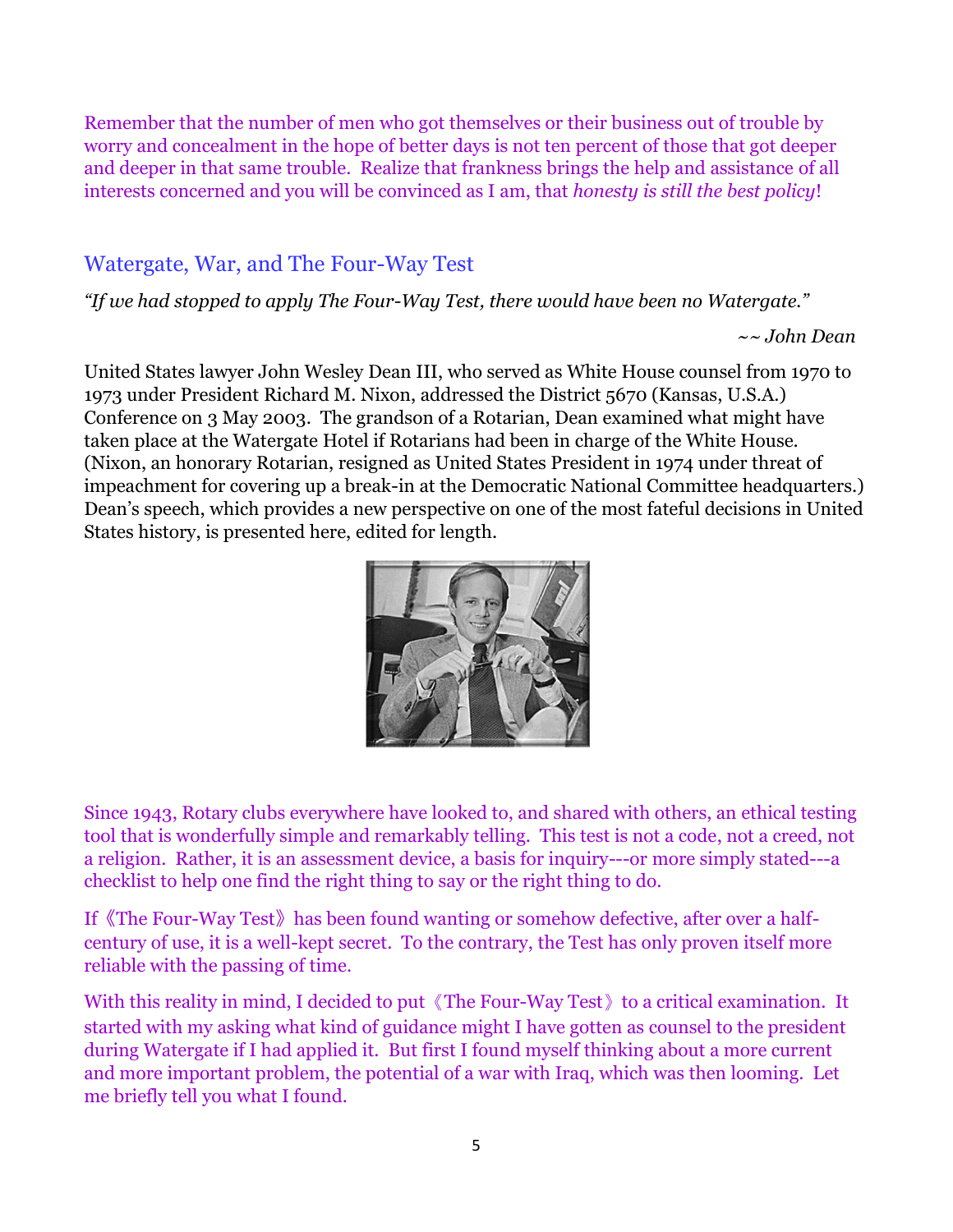#### Is it the TRUTH?

Sadly, presidents often find it necessary to be less than truthful about war. This is a question that all interested citizens should ask, and if we cannot get the truth, there is a fundamental flaw in our system.

#### Is it FAIR to all concerned?

Can any war ever be fair to all concerned? Was it fair to the Southern plantation owners when Sherman crossed Georgia with a torch? What about all the soldiers and civilians who died in wars during the last century? For a war to be fair to all concerned it must be pursued impartially and that pursuit must be honest. The war must also be free from self-interest. And the war must conform with established rules of war and have merit and importance.

### Will it build goodwill and BETTER FRIENDSHIPS?

If the reason for the war is not true, if the conduct of the war is not fair, it is rather obvious that the war is not going to create goodwill and better friendships.

### Will it be BENEFICIAL to all concerned?

You can't know all who are concerned. I don't believe that Taylor [Rotarian Herbert Taylor, the Test's author] wanted you to know how it affected persons with whom you have no direct or indirect impact.

The key to this Test is not necessarily the answer to the questions. Rather it is what asking the questions forces you to do, to think. *To appreciate the impact of your words and actions on others*, you will discover the right thing to say or the right thing to do. Or I should say, what is right for you to say and do.

I was about 10 years old when I attended my first Rotary meeting with my grandfather, who was an active Rotarian his entire life. But it was not until your district governor, Mack Teasley, mentioned 《The Four-Way Test》that I became truly aware of it. I have now used it more times than I can recall. I've made it part of my thinking. Indeed, I only wish I had known about it earlier.

My wife, Maureen, asked me: "Aren't you going to answer these questions on war in your talk?" I don't believe《The Four-Way Test》is designed for me to tell you my answers. Nor for you to tell me yours. 《The Four-Way Test》is not an outline for a sermon. It is not a design for lecture. Nor is it a search for the definitive answer to each question. I perceive 《The Four-Way Test》as a personal reckoning device, a private syllabus for each of us to employ.

I am going to tell you without fear of contradiction that had those of us in the Nixon White House who were involved in Watergate stopped to apply《The Four-Way Test》---even if occasionally---there would have been no Watergate. In short,《The Four-Way Test》works, it will work for any issue—-if only we are willing to use it.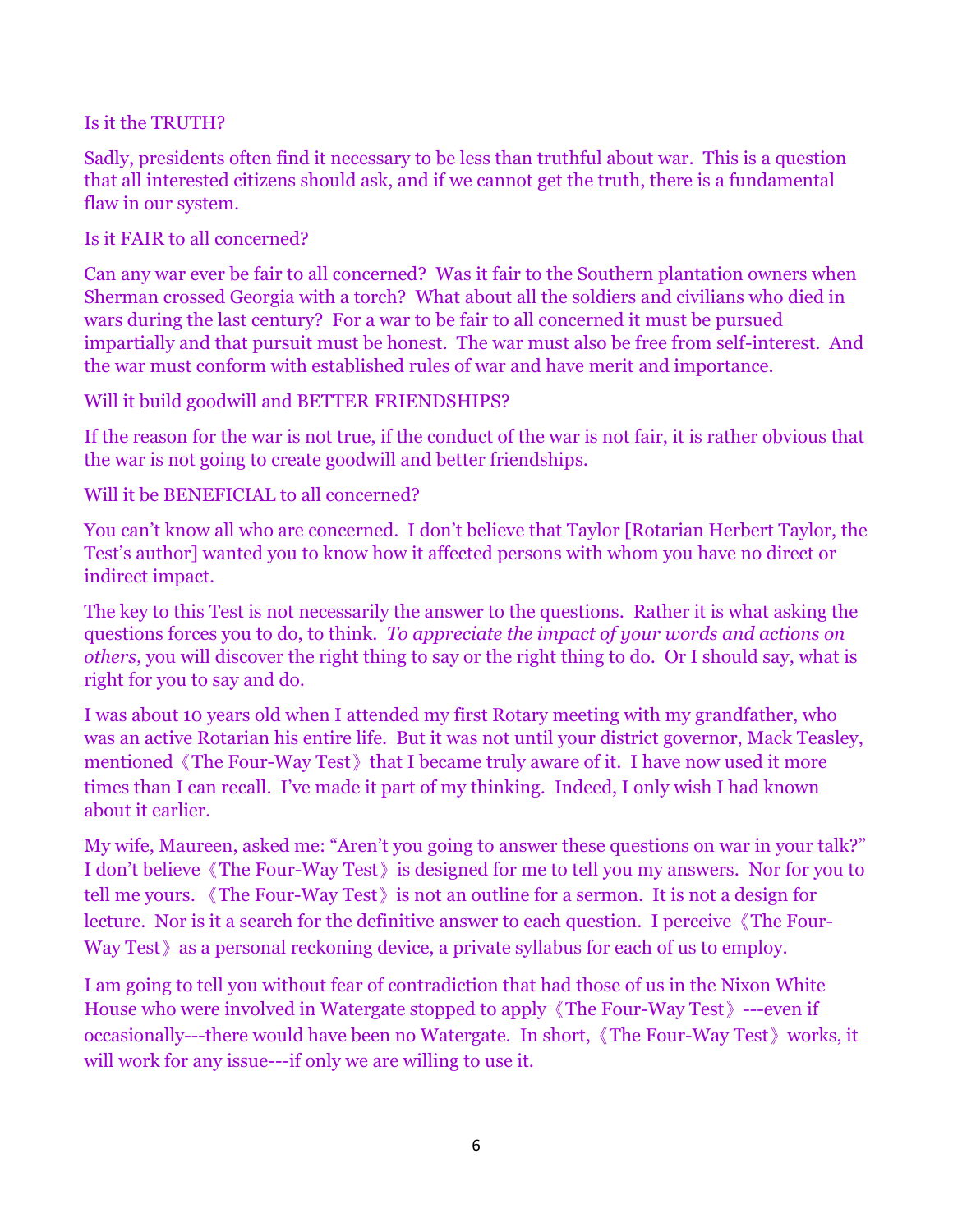## Author of《The Four-Way Test》



*Herbert J. Taylor*

One of the world's most widely printed and quoted statements of business ethics is《The Four-Way Test》, which was created in 1932 by Rotarian Herbert J. Taylor when he was asked to take charge of a company that was facing bankruptcy.

Herbert J. Taylor (18 April 1893 – 1 May 1978) was a mover, a doer, a consummate salesman and a leader of men. He was a man of action, faith and high moral principle. He was an active Rotarian, an American business executive, civic leader and sponsor of Christian organizations.

Born in Pickford, Michigan, United States of America, on 18 April 1893, Taylor worked his way through Northwestern University in Evanston, Illinois. After graduation, he went to France on a mission for the YMCA (Young Men's Christian Association) and the British Army Welfare Service. In the First World War, he served in the U.S. Navy Supply Corps. In 1919, Taylor married Gloria Forbrich, and the couple set up housekeeping in Oklahoma, U.S.A., where he worked for the Sinclair Oil Company. After a year, he resigned and went into insurance, real estate and oil lease brokerage. With some prosperous years behind him, Taylor returned to Chicago, Illinois, in 1925 and began a swift rise within the Jewel Tea Company.

Taylor has been a Rotarian since 1923. He was a former member and Past President of the Rotary Club of Pauls Valley, Oklahoma, and was later a member and President in 1939-1940 of the Rotary Club of Chicago, Illinois. He has served Rotary International as Governor of the 147th District in 1940-1941, Director in 1944-1945\*\*, First Vice-President in 1945-1946\*\*, and as President in 1954-1955. (\*\**Joining the same boards with Taylor in 1944-1946 as director and vice president was Dr. Chengting Thomas Wang (*王正廷博士*) from The Republic of China* 中華民國.)

During the World War II, Taylor was a member of the Illinois War Savings Staff Committee and Vice-Chairman of the War Department Price Adjustment Board in Washington, D.C. He was a Past Director of the American Management Association and of the Aluminum Wares Association. His hobby was boys' work, and he was the sponsor of one of the largest boys' camps in the U.S.A. He was a former Chairman of the National Boys and Girls Week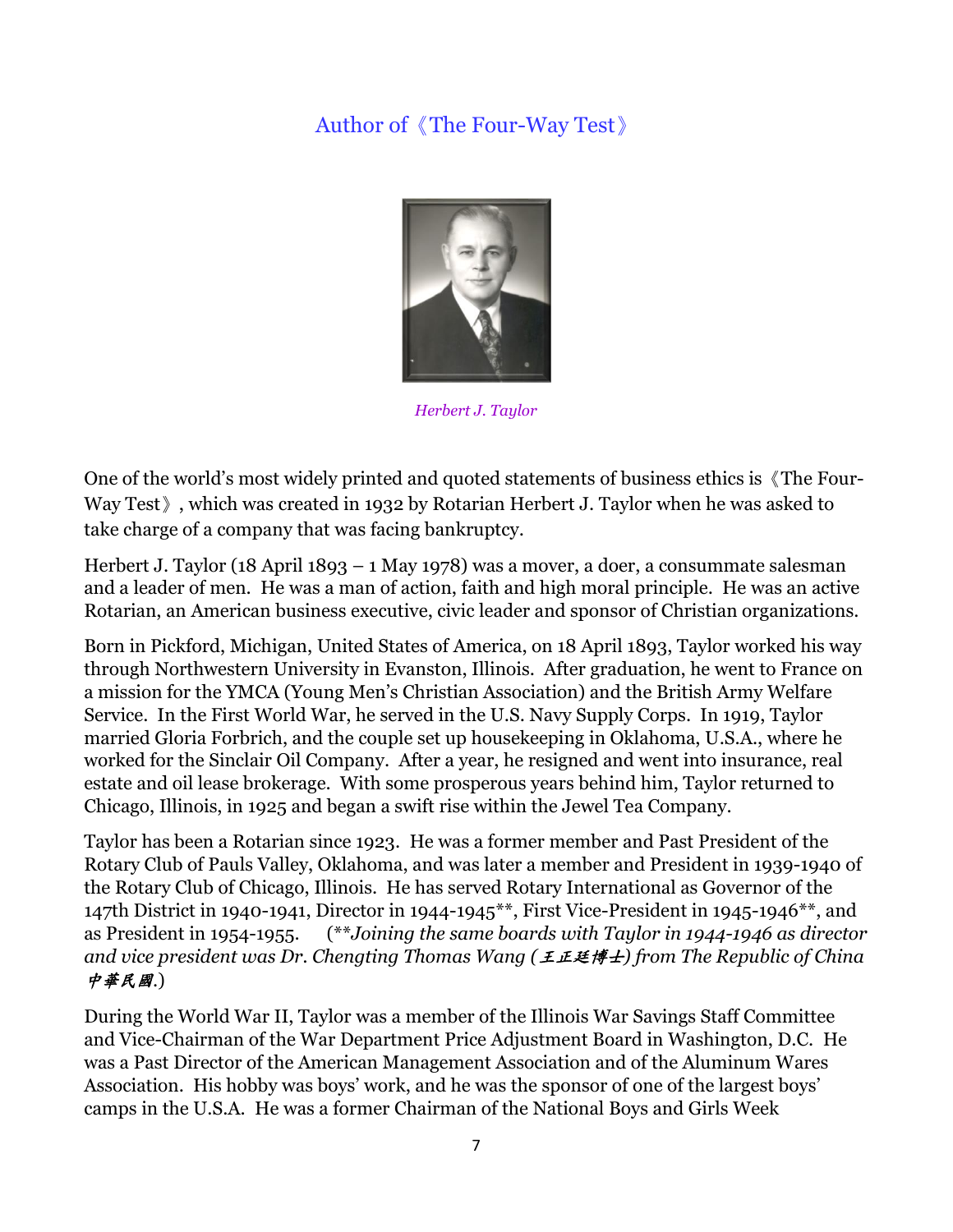Committee for the U.S.A. Taylor was also a member on the Board of Governors 1941–1942 of the Illinois Crippled Children Society.

A Methodist in religious faith, Taylor co-founded the Christian Workers Foundation (CWF) in 1939. He served on the boards of several such institutions including Inter-Varsity Christian Fellowship (U.S.A.), Youth for Christ, Young Life, Fuller Seminary, Child Evangelism Fellowship, Christian Service Brigade, Pioneer Girls, and the Chicago Billy Graham Crusades.

The other positions he held in the commercial sector were: Board Chairman, Club Aluminum Products Company, Chicago, Illinois; Director, Chicago Federal Savings and Loan Association; Director, Monarch Aluminum Manufacturing Company, Cleveland, Ohio; Director, First National Bank, Barrington, Illinois; Director, Chicago Better Business Bureau.

Taylor was Member of University Associates, Northwestern University. He was conferred Doctor of Laws (LL.D.) (*honoris causa*) by Houghton (New York) College. He also authored 《The Four-Way Test》《The Ten Marks of a Good Citizen》《The Twelve Marks of a True Christian》, and《God Has A Plan For You》. Taylor has been inducted into the American National Business Hall of Fame. He featured on the cover of 28 February 1955 Issue of the 《Newsweek》.

Taylor and his wife had two daughters, Gloria Beverly and Romona Estellene. They lived in Park Ridge, Illinois. Taylor died on 1 May 1978. At the time of his death, Taylor was the Chairman Emeritus of the Board of Club Aluminum Products, Inc.

## Creation of The Four-Way Test

In line for the presidency of Jewel Tea Company in 1932, Taylor was asked to help revive the near-bankrupt Club Aluminum Company of Chicago. The cookware manufacturing company owed US\$400,000 more than its total assets and was barely staying afloat. Taylor responded to the challenge and decided to cast his lot with this troubled firm. He resigned from Jewel Tea, taking an 80% pay cut to become president of Club Aluminum. He even invested in the Company US\$6,100 to give it some operating capital.

He believed himself to be the only person in the Company with 250 employees who had hope. Looking for a way to resuscitate the Company and caught in the Great Depression's doldrums, Taylor, deeply religious, prayed for inspiration to craft a short measuring stick of ethics for the staff to use.

His recovery plan started with changing the ethical climate of the Company. The first job was to set policies for the Company that would reflect the high ethics and morals God would want in any business. Excerpted below is the story as told by Herbert J. Taylor in his own words:

Back in 1932, the Creditors of the Club Aluminum Company assigned me the task of saving the Company from being closed out as a bankrupt organization. The Company was a distributor of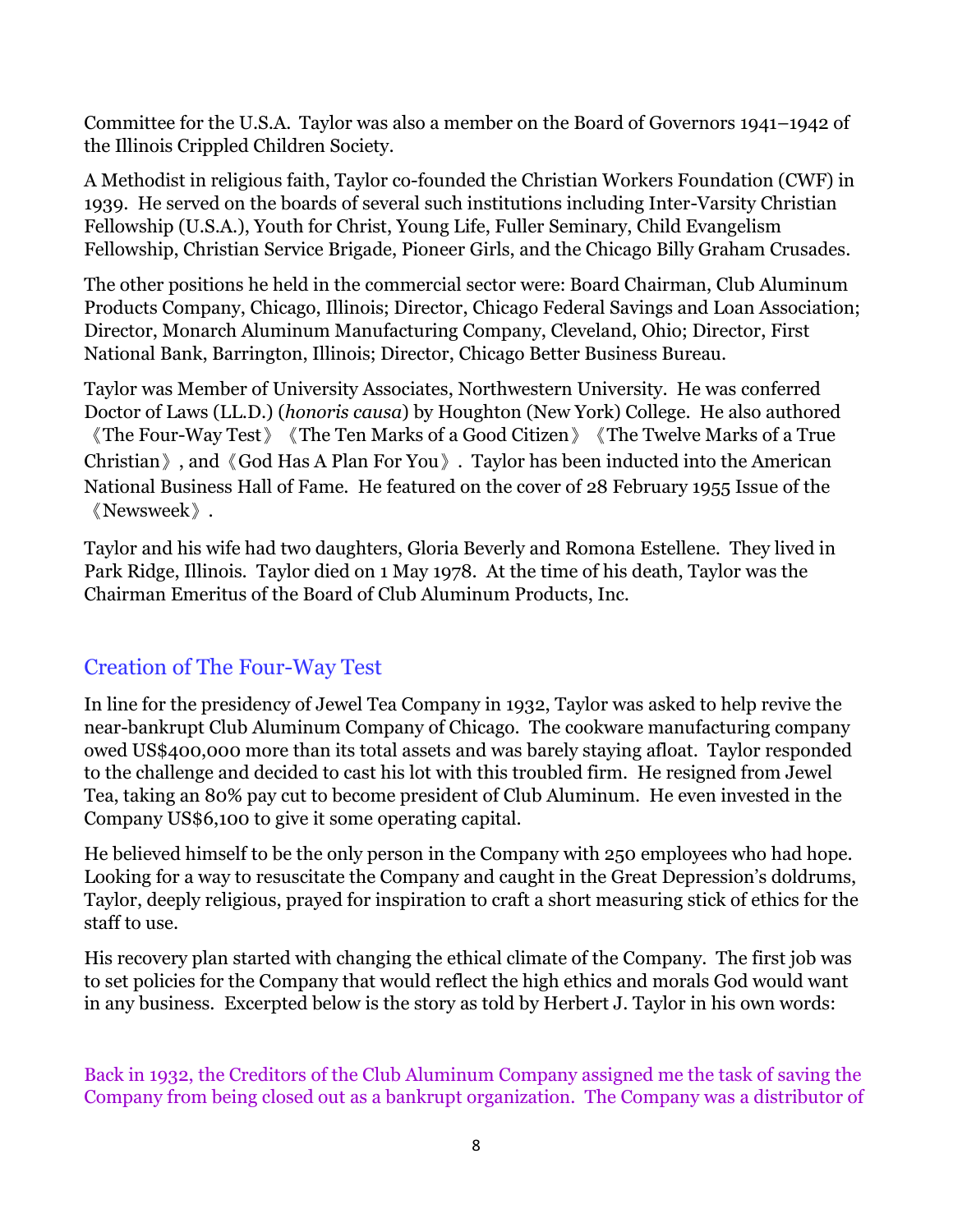cookware and other household items. We found that the Company owed its creditors over \$400,000 more than its total assets. It was bankrupt but still alive.

At that time we borrowed \$6,100 from a Chicago bank to give us a little cash on which to operate.

While we had a good product our competitors also had fine cookware with well-advertised brand names. Our Company also had some fine people working for it, but our competitors also had the same. Our competitors were naturally in much stronger financial condition than we were.

With tremendous obstacles and handicaps facing us we felt that we must develop in our organization something which our competitors would not have in equal amount. We decided that it should be the character, dependability and service mindedness of our personnel.

We determined, first, to be very careful in the selection of our personnel and, second, to help them become better men and women as they progressed with our Company.

We believed that "In right there is might" and we determined to do our best to always be right. Our industry, as was true of scores of other industries, had a code of ethics but the code was long, almost impossible to memorize and therefore impractical. We felt that we needed a simple measuring stick of ethics which everyone in the company could quickly memorize. We also believed that the proposed test should not tell our people what they must do, but ask them questions which would make it possible for them to find out whether their proposed plans, policies, statements or actions were right or wrong.

I searched through many books for the answer to our need, but the right phrases eluded me. So I did what I often do when I have a problem I can't answer myself---I turn to the One who has all the answers. I leaned over my desk, rested my head in my hands and prayed. After a few moments, I looked up and reached for a white paper card. Then I wrote down the twentyfour words that had come to me. Considerable time was spent in developing four short questions. Here are the four questions:

- 1. Is it the TRUTH?
- 2. Is it FAIR to all concerned?
- 3. Will it build GOODWILL and BETTER FRIENDSHIPS?
- 4. Will it be BENEFICIAL to all concerned?

I called it "The Four-Way Test of the things we think, say or do." I placed this little test under the glass top of my desk and determined to try it out for a few days before talking to anyone else in the Company about it. I had a very discouraging experience. I almost threw it into the wastepaper basket the first day when I checked everything that passed over my desk with the first question, "Is it the truth?" I never realized before how far I often was from the truth and how many untruths appeared in our Company's literature, letters and advertising.

After about sixty days of faithful constant effort on my part to live up to the Four-Way Test I was thoroughly sold on its great worth and at the same time greatly humiliated, and at times discouraged, with my own performance as president of the Company. I had, however, made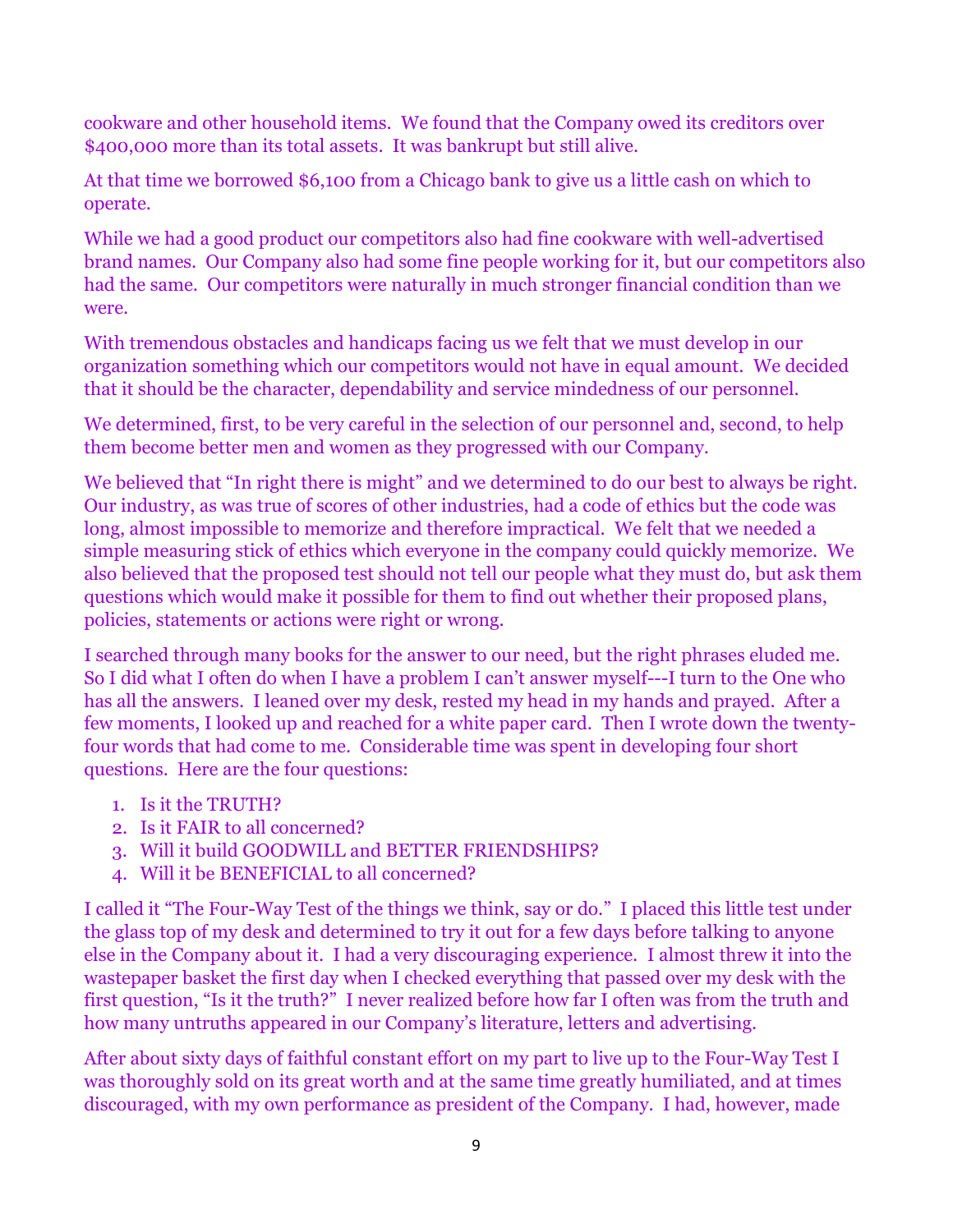sufficient progress in living up to the Four-Way Test to feel qualified to talk to some of my associates about it. I discussed it with my four department heads. You may be interested in knowing the religious faith of these four men. One was a Roman Catholic, the second a Christian Scientist, the third an Orthodox Jew and the fourth a Presbyterian.

I asked each man whether or not there was anything in the Four Way Test which was contrary to the doctrines and ideals of his particular faith. They all four agreed that truth, justice, friendliness and helpfulness not only coincided with their religious ideals, but that if constantly applied in business they should result in greater success and progress. These four men agreed to use the Four Way Test in checking proposed plans, policies, statements and advertising of the Company. Later, all employees were asked to memorize and use the Four-Way Test in their relations with others.

The checking of advertising copy against the Four-Way Test resulted in the elimination of statements the truth of which could not be proved. All superlatives such as the words better, best, greatest and finest disappeared from our advertisements. As a result, the public gradually placed more confidence in what we stated in our advertisements and bought more of our products.

The constant use of the Four-Way Test caused us to change our policies covering relations with competitors. We eliminated all adverse or detrimental comments on our competitors' products from our advertisements and literature.

When we found an opportunity to speak well of our competitors we did so. Thus, we gained the confidence and friendship of our competitors.

The application of the Four-Way Test to our relations with our own personnel and that of our suppliers and customers helped us to win their friendship and goodwill. We have learned that the friendship and confidence of those with whom we associate is essential to permanent success in business.

Through over twenty years of sincere effort on the part of our personnel, we have been making steady progress toward reaching the ideals expressed in the Four-Way Test. We have been rewarded with a steady increase in sales, profits and earnings of our personnel. From a bankrupt condition in 1932 our Company has paid its debts in full, has paid its stockholders over one million dollars in dividends and has a present value of over two million dollars. All of these rewards have come from a cash investment of only \$6,100, the Four-Way Test and some good hard working people who have faith in God and high ideals.

Intangible dividends from the use of the Four-Way Test have been even greater than the financial ones. We have enjoyed a constant increase in the goodwill, friendship and confidence of our customers, our competitors and the public and what is even more valuable, a great improvement in the moral character of our own personnel.

We have found that you cannot constantly apply the Four-Way Test to all your relations with others eight hours each day in, business without getting into the habit of doing it in your home, social and community life. You thus become a better father, a better friend and a better citizen.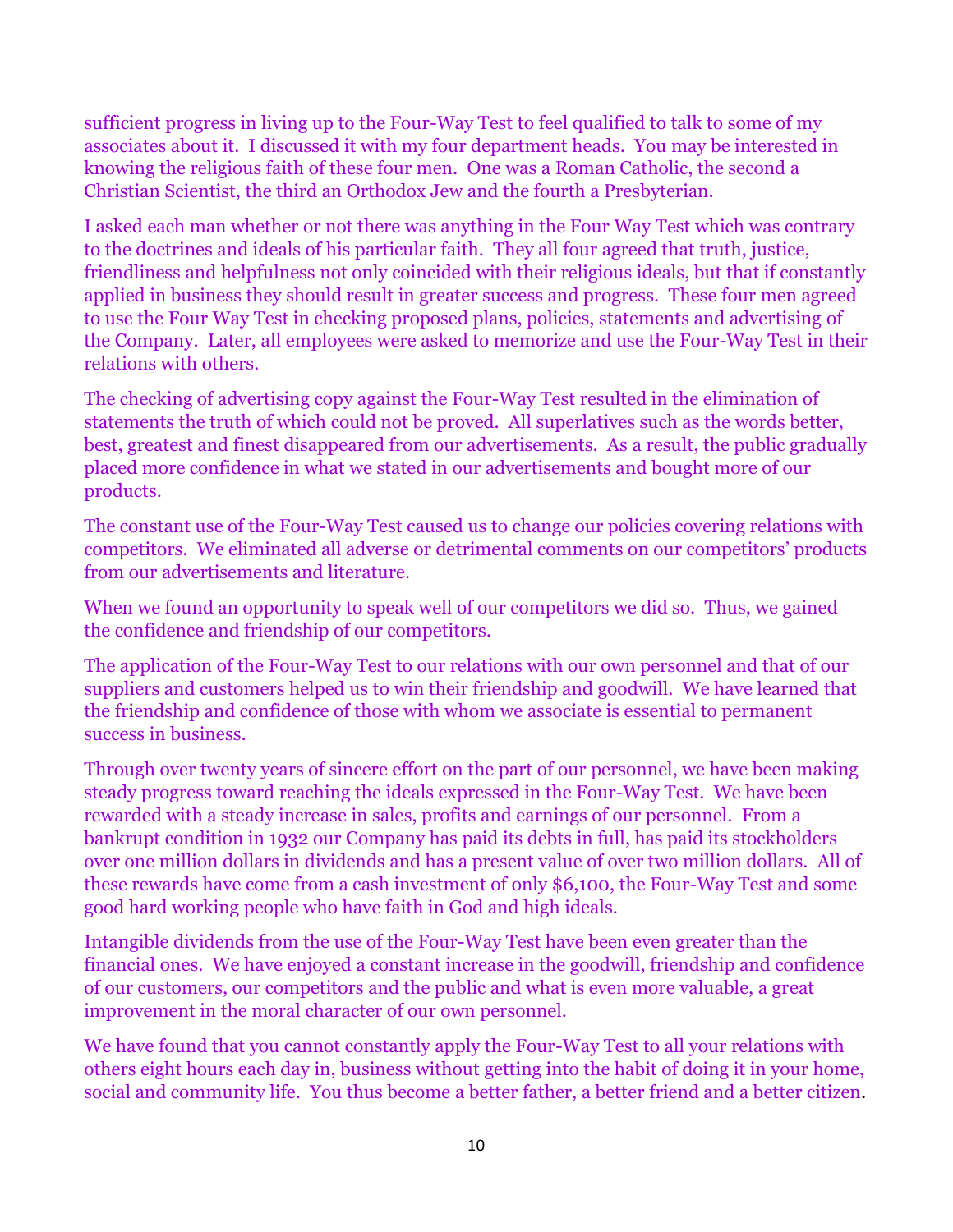Profound in its simplicity, the Test became the basis for decisions large and small at Club Aluminum.

But any test must be put to the test. Would it work in the real world? Could people in business really live by its precepts? One lawyer told Taylor: "*If I followed the Test explicitly, I would starve to death. Where business is concerned, I think*《*The Four-Way Test*》*is absolutely impractical*."

The attorney's concerns were understandable. Any ethical system that calls for living the truth and measuring actions on the basis of benefits to others is demanding. Such a test can stir bitter conflict for those who try to balance integrity and ambition. Sizzling debates have been held in various parts of the world on its practicality as a way of living. There are always some serious-minded Rotarians, not to mention skeptics and negative thinkers, who view《The Four-Way Test》as a simplistic philosophy of dubious worth, contradictory meaning and unrealistic aims. The Test calls for thoughtful examination of one's motives and goals. This emphasis on truth, fairness and consideration provide a moral diet so rich that it gives some people "ethical indigestion."

But at Club Aluminum in the 1930s, everything was measured against《The Four-Way Test》. First, the staff applied it to advertising. Words like "better," "best," "greatest" or "finest" were dropped from ads and replaced by factual descriptions of the product. Negative comments about competitors were removed from advertising and company literature.

The Test gradually became a guide for every aspect of the business, creating a climate of trust and goodwill among dealers, customers and employees. It became part of the corporate culture, and eventually helped improve Club Aluminum's reputation and finances.

One day, the sales manager announced a possible order for 50,000 utensils. Sales were low and the Company was still struggling at the bankruptcy level. The senior managers certainly needed and wanted that sale, but there was a hitch. The sales manager learned that the potential customer intended to sell the products at cut-rate prices. "That wouldn't be fair to our regular dealers who have been advertising and promoting our product consistently," he said. In one of the toughest decisions the Company made that year, the order was turned down. There was no question this transaction would have made a mockery out of《The Four-Way Test the Company professed to live by.

By 1937, Club Aluminum's indebtedness was paid off and during the next 15 years, the firm distributed more than US\$1 million in dividends to its stockholders. Its net worth climbed to more than US\$2 million.

Too idealistic for the real world? 《The Four-Way Test》was born in the rough and tumble world of business, and put to the acid test of experience in one of the toughest times that the business community has ever known. It survived in the arena of practical commerce. Eloquently simple, stunning in its power, undeniable in its results, 《The Four-Way Test》 offers a fresh and positive vision in the midst of a world full of tension, confusion and uncertainty.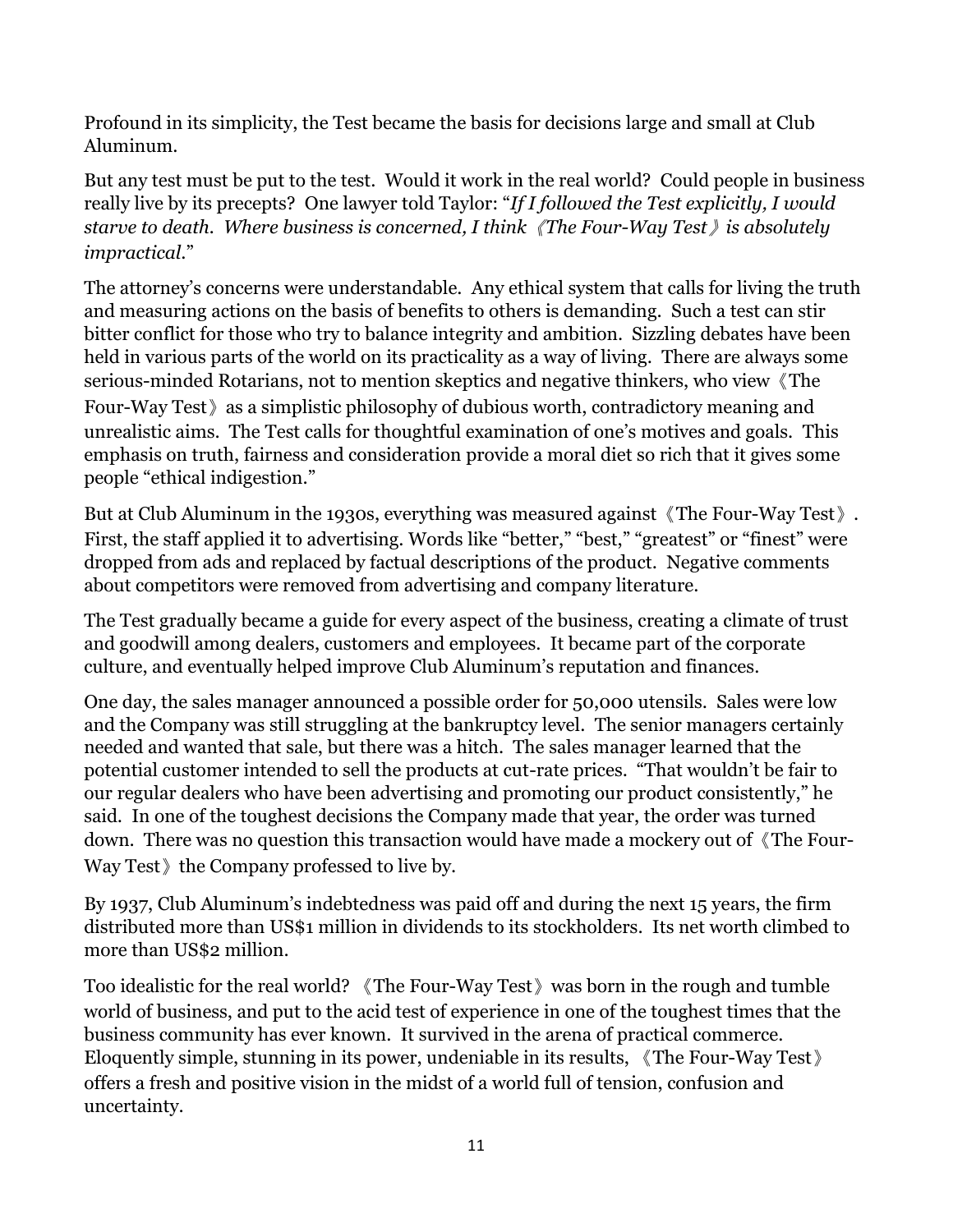## Adoption of the Test by the Rotary World

In 1942, Richard Vernor of Chicago, then a director of Rotary International, suggested that Rotary adopt the Test. The Rotary International Board of Directors approved his proposal in January 1943 and made《The Four-Way Test》a component of the Vocational Service program, although today it is considered a vital element in all Five Avenues of Service.

Herbert J. Taylor transferred the copyright to Rotary International when he served as Rotary International President in 1954-1955, during the Rotary organization's golden anniversary. He retained the rights to use the Test for himself, his Club Aluminum Company and the Christian Workers Foundation.

Today, more than eight decades since its creation. Has the Test lost its usefulness in modern society, as some critics maintain? Is it sophisticated enough to guide business and professional men and women in these fast-paced times?

Is it the TRUTH? There is a timelessness in truth that is unchangeable. Truth cannot exist without justice.

Is it FAIR to all concerned? The substitution of fairness for the harsh principles of doing business at arm's length has improved rather than hurt business relationships.

Will it build GOODWILL and BETTER FRIENDSHIPS? Man is by nature a cooperative creature and it is his natural instinct to express love.

Will it be BENEFICIAL to all concerned? This question eliminates the dog-eat-dog principle of ruthless competition and substitutes the idea of constructive and creative competition.

The final test is in the doing. William James, the noted psychologist, once said: "The ultimate test of what a truth means is the conduct it dictates or inspires." At the heart of Rotary today is

《The Four-Way Test》— a call to moral excellence. Human beings can grow together. Modern business can be honest and trustworthy. People can learn to believe in one another. At the 1977 Rotary International Convention, James S. Fish of the U.S. Better Business Bureaus said: "*To endure, the competitive enterprise system must be practiced within the framework of a strict moral code. Indeed, the whole fabric of the capitalistic system rests to a large degree on trust . . . on the confidence that businessmen and women will deal fairly and honestly, not only with each other, but also with the general public, with the consumer, the stockholder and the employee*."

Few things are needed more in our society than moral integrity. 《The Four-Way Test》will guide those who dare to use it for worthy objectives: choosing, winning, and keeping friends; getting along well with others; ensuring a happy home life; developing high ethical and moral standards; becoming successful in a chosen business or profession; and becoming a better citizen and better example for the next generation.

\*\*\*\*\* \*\*\*\*\* \*\*\*\*\* \*\*\*\*\* \*\*\*\*\* \*\*\*\*\* \*\*\*\*